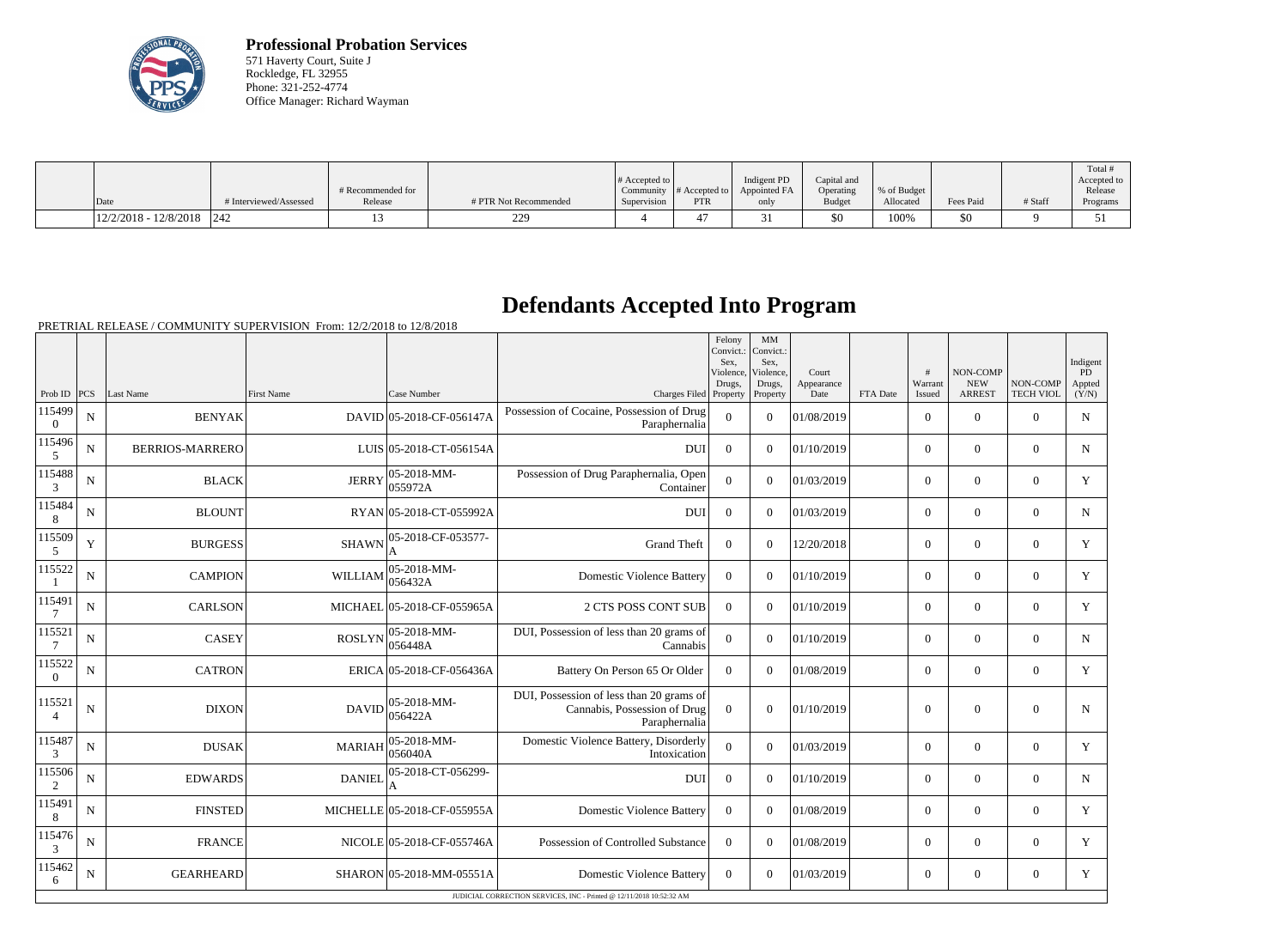## **Defendants Accepted Into Program**

PRETRIAL RELEASE / COMMUNITY SUPERVISION From: 12/2/2018 to 12/8/2018

|                          |             |                  |                |                                  |                                                                                                                                                   | Felony<br>Convict.:<br>Sex. | MM<br>Convict.:<br>Sex,         |                             |          |                   |                                         |                              | Indigent              |
|--------------------------|-------------|------------------|----------------|----------------------------------|---------------------------------------------------------------------------------------------------------------------------------------------------|-----------------------------|---------------------------------|-----------------------------|----------|-------------------|-----------------------------------------|------------------------------|-----------------------|
| Prob ID                  | PCS         | Last Name        | First Name     | Case Number                      | Charges Filed Property                                                                                                                            | Violence,<br>Drugs,         | Violence,<br>Drugs,<br>Property | Court<br>Appearance<br>Date | FTA Date | Warrant<br>Issued | NON-COMP<br><b>NEW</b><br><b>ARREST</b> | NON-COMP<br><b>TECH VIOL</b> | PD<br>Appted<br>(Y/N) |
| 115513<br>9              | ${\bf N}$   | <b>HALL</b>      |                | CATHERINE 05-2018-CT-056303A     | <b>DUI</b>                                                                                                                                        | $\overline{0}$              | $\theta$                        | 01/10/2019                  |          | $\overline{0}$    | $\theta$                                | $\overline{0}$               | $\mathbf Y$           |
| 115476                   | N           | <b>HARMON</b>    |                | KATHRYN 05-2018-CF-055823A       | POSS C/S W/NO PRESCRIPTION                                                                                                                        | $\Omega$                    | $\Omega$                        | 01/08/2019                  |          | $\boldsymbol{0}$  | $\overline{0}$                          | $\overline{0}$               | Y                     |
| 115515<br>$\Omega$       | ${\bf N}$   | <b>JEFFERSON</b> |                | KENTIA 05-2018-CF-056286A        | Tampering with or Fabricating Physical<br>Evidence, Poss of Controlled Substance<br>w/o Prescription, Poss of Alcohol w/in 100<br>yds of Business | $\Omega$                    | $\theta$                        | 01/08/2019                  |          | $\Omega$          | $\theta$                                | $\overline{0}$               | Y                     |
| 115522<br>$\overline{2}$ | N           | <b>JONES</b>     |                | BRANDON 05-2018-CF-056413A       | Poss Control Substance w/o Prescription,<br>Possession of Cannabis More than 20<br>Grams, Possession of Drug Paraphernalia                        | $\theta$                    | $\theta$                        | 01/08/2019                  |          | $\overline{0}$    | $\Omega$                                | $\overline{0}$               | Y                     |
| 115466<br>6              | $\mathbf N$ | <b>JOSEPH</b>    | <b>DAVID</b>   | 05-2018-MM-<br>055754-A          | Possession of less than 20 grams of<br>Cannabis                                                                                                   | $\theta$                    | $\theta$                        | 01/03/2019                  |          | $\boldsymbol{0}$  | $\theta$                                | $\overline{0}$               | ${\bf N}$             |
| 115498<br>$\mathbf Q$    | ${\bf N}$   | <b>KHAN</b>      | <b>KHURRAM</b> | $ 05-2018-MM-$<br>056143A        | <b>Domestic Violence Battery</b>                                                                                                                  | $\Omega$                    | $\theta$                        | 01/10/2019                  |          | $\overline{0}$    | $\theta$                                | $\overline{0}$               | $\mathbf N$           |
| 115499<br>3              | $\mathbf N$ | <b>KLUVER</b>    |                | CHAYCE 05-2018-CF-056019A        | DUI, Driving W D/L Susp W Knowledge<br>3rd Conv                                                                                                   | $\overline{0}$              | $\theta$                        | 01/08/2019                  |          | $\boldsymbol{0}$  | $\overline{0}$                          | $\overline{0}$               | ${\bf N}$             |
| 115499                   | ${\bf N}$   | <b>LARSON</b>    |                | HILDA 05-2018-CF-056136A         | <b>Aggravated Battery Domestic Violence</b>                                                                                                       | $\theta$                    | $\theta$                        | 01/08/2019                  |          | $\boldsymbol{0}$  | $\overline{0}$                          | $\mathbf{0}$                 | Y                     |
| 115521<br>5              | $\mathbf N$ | <b>LEWIS</b>     |                | KAREN 05-2018-CT-056454A         | <b>DUI</b>                                                                                                                                        | $\overline{0}$              | $\theta$                        | 01/08/2019                  |          | $\boldsymbol{0}$  | $\theta$                                | $\overline{0}$               | $\mathbf N$           |
| 115492<br>3              | ${\bf N}$   | <b>LEWIS</b>     | <b>RACHEL</b>  | 05-2018-MM-<br>056131A           | Possession of less than 20 grams of<br>Cannabis, Possession of Drug<br>Paraphernalia                                                              | $\overline{0}$              | $\theta$                        | 01/03/2019                  |          | $\overline{0}$    | $\theta$                                | $\overline{0}$               | $\mathbf N$           |
| 115514<br>2              | $\mathbf N$ | <b>LIBBY</b>     | <b>JULIE</b>   | $ 05-2018-MM-$<br>056283A        | Trespass after warning                                                                                                                            | $\overline{0}$              | $\theta$                        | 01/03/2019                  |          | $\boldsymbol{0}$  | $\overline{0}$                          | $\overline{0}$               | Y                     |
| 115496<br>2              | N           | <b>MAKADIA</b>   |                | MONESH 05-2018-CT-056150A        | <b>DUI</b>                                                                                                                                        | $\overline{0}$              | $\theta$                        | 01/10/2019                  |          | $\overline{0}$    | $\overline{0}$                          | $\overline{0}$               | N                     |
| 115513<br>$\overline{4}$ | ${\bf N}$   | <b>MARTIN</b>    |                | ERICA 05-2018-CF-056291A         | Poss Control Substance w/o Prescription<br>(2cts), Possession of Drug Paraphernalia                                                               | $\overline{0}$              | $\theta$                        | 01/08/2019                  |          | $\overline{0}$    | $\overline{0}$                          | $\overline{0}$               | Y                     |
| 115492                   | $\mathbf N$ | <b>NICOL</b>     | <b>GREGORY</b> | 05-2018-CF-055986-               | <b>Aggravated Assualt</b>                                                                                                                         | $\overline{0}$              | $\overline{0}$                  | 01/08/2019                  |          | $\boldsymbol{0}$  | $\overline{0}$                          | $\mathbf{0}$                 | Y                     |
| 115522<br>5              | ${\bf N}$   | <b>NORDFORS</b>  |                | MICHAEL 05-2018-CF-056418A       | Resisting Arrest With Violence, Battery on<br>Law Officer or Firefighter                                                                          | $\boldsymbol{0}$            | $\theta$                        | 01/10/2019                  |          | $\boldsymbol{0}$  | $\overline{0}$                          | $\overline{0}$               | Y                     |
| 115509<br>2              | Y           | ODELL            | DAVID          | 05-2018-CF-054002-               | Domestic Battery By Strangulation                                                                                                                 | $\overline{0}$              | $\overline{0}$                  | 12/18/2018                  |          | $\overline{0}$    | $\overline{0}$                          | $\overline{0}$               | Y                     |
| 115516<br>8              | $\mathbf Y$ | PEREZ-VIROLA     |                | PAUL 05-2018-CF-014808A          | Grand Theft of Motor Vehicle                                                                                                                      | $\overline{0}$              | $\theta$                        | 01/10/2019                  |          | $\boldsymbol{0}$  | $\overline{0}$                          | $\overline{0}$               | $\mathbf N$           |
| 115466                   | $\mathbf N$ | <b>RAUP</b>      | <b>ERIC</b>    | 05-2018-CT-055760-               | <b>DUI</b>                                                                                                                                        | $\overline{0}$              | $\overline{0}$                  | 01/04/2019                  |          | $\boldsymbol{0}$  | $\overline{0}$                          | $\boldsymbol{0}$             | $\mathbf N$           |
| 115501<br>$\overline{4}$ | $\mathbf N$ | <b>REDDING</b>   | DEL            | $ 05-2018-MM-$<br>056146A        | POSS DRUGS W/OUT PRESCIPTION,<br>Driving While License Susp/Cancel/Rev -<br>2nd Offense                                                           | $\overline{0}$              | $\theta$                        | 01/10/2019                  |          | $\boldsymbol{0}$  | $\mathbf{0}$                            | $\boldsymbol{0}$             | Y                     |
| 115492                   | ${\bf N}$   | <b>REIDESEL</b>  | <b>COLIN</b>   | $ 05-2018-MM-$<br>$ 055974 - A $ | Possession of less than 20 grams of<br>Cannabis                                                                                                   | $\mathbf{0}$                | $\theta$                        | 01/03/2019                  |          | $\overline{0}$    | $\overline{0}$                          | $\overline{0}$               | Y                     |
| 115476<br>9              | $\mathbf N$ | <b>RICHARDS</b>  |                | REGINA 05-2018-CF-055745A        | Possession of Cocaine                                                                                                                             | $\overline{0}$              | $\overline{0}$                  | 01/10/2019                  |          | $\boldsymbol{0}$  | $\overline{0}$                          | $\overline{0}$               | Y                     |
|                          |             |                  |                |                                  | JUDICIAL CORRECTION SERVICES, INC - Printed @ 12/11/2018 10:52:32 AM                                                                              |                             |                                 |                             |          |                   |                                         |                              |                       |